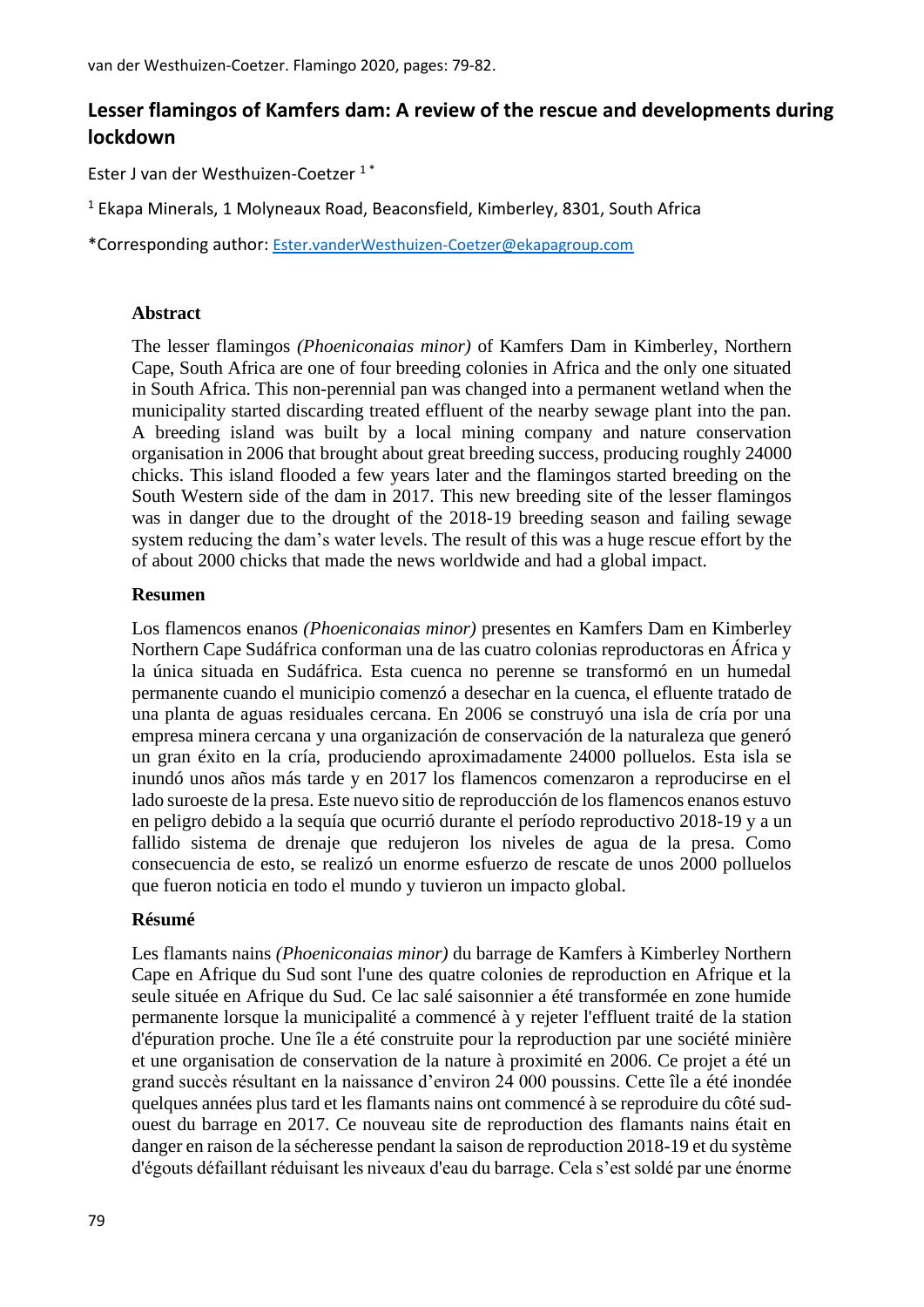opération de sauvetage d'environ 2000 poussins qui a fait l'actualité dans le monde entier et qui a eu un impact international.

**-----------------------------------------------------------------------------------------------------------------------------------**

#### **Introduction**

Kamfers Dam is an ephemeral (non-perennial) pan situated approximately 6 km outside Kimberley South Africa where three biomes, Nama Karoo, Grassland and Kalahari Savanna come together. Kamfers Dam is classified as a Highland Salt pan and is the home of about 60 000 Lessor flamingos. The pan covers between 500 to 600 ha and is on the receiving end of catchment area of roughly 160km<sup>2</sup>(Anderson 2018). This dam has an evaporation rate of around 8.5 -10mm per day in the high summer months. In 2006 this ephemeral pan changed to a permanent wetland when the pan received a steady inflow of treated sewage from the nearby sewage plant (Anderson & Anderson 2010).

Along with this change, a flamingo Island was designed and built by Ekapa Minerals and Mark Anderson along with various partners as an attempt to encourage the undisturbed breeding of the lesser flamingos visiting the pan on a regular basis. This project was completed in 2006. The island was successful for three consecutive years and roughly 24000 flamingo chicks hatched on this Island. Kamfers Dam became the fourth breeding site for Lessor flamingo's in Southern Africa and the first breeding site in South Africa (Anderson & Anderson 2010). In 2010 the island sadly flooded which resulted in the drowning of hundreds of young chicks. However, in 2017 the flamingos started breeding on the South Western side of the dam with great success without the island. In the 2018-19 breeding season about 2000 of the 8000 breeding pairs abandoned the nests with day old chicks (Figure 1) and hatching eggs after a prolonged drought and a dysfunctional sewage work that could not deliver a constant water supply each day.

## **Evaluation**

On 24 January 2019 the community of Kimberley initiated a rescue attempt to save roughly 2000 of the abandoned chicks and eggs from the pan. About 5500 older chicks remained behind moving into the receding water of the pan.



*Figure 1: Abandoned lesser flamingo chicks at Kamfers Dam in January 2019. Photo credit: E. van der Westhuizen-Coetzer)*

This was an unknown situation for the rescuers and scientists, leading to vets being called in to assist. The main problem was the logistics of how to get all these chicks rehydrated and fed as this was the first rescue attempt of its kind. Birdlife South Africa assisted by supplying a recipe for feeding the day-old chicks similar to the crop milk produced by the parents. This was an eggbased diet that was enhanced with a few other ingredients such as shrimp, vitamins and fish, and it seemed to work very effectively.

Most of the chicks were flown out by plane to various rehabilitation centres across South Africa. Philanthropists and the public opened their hearts all over South Africa and donations were made to the rehabilitation centres to assist with the rearing of these chicks. This was only the beginning of a challenging four-month period to raise the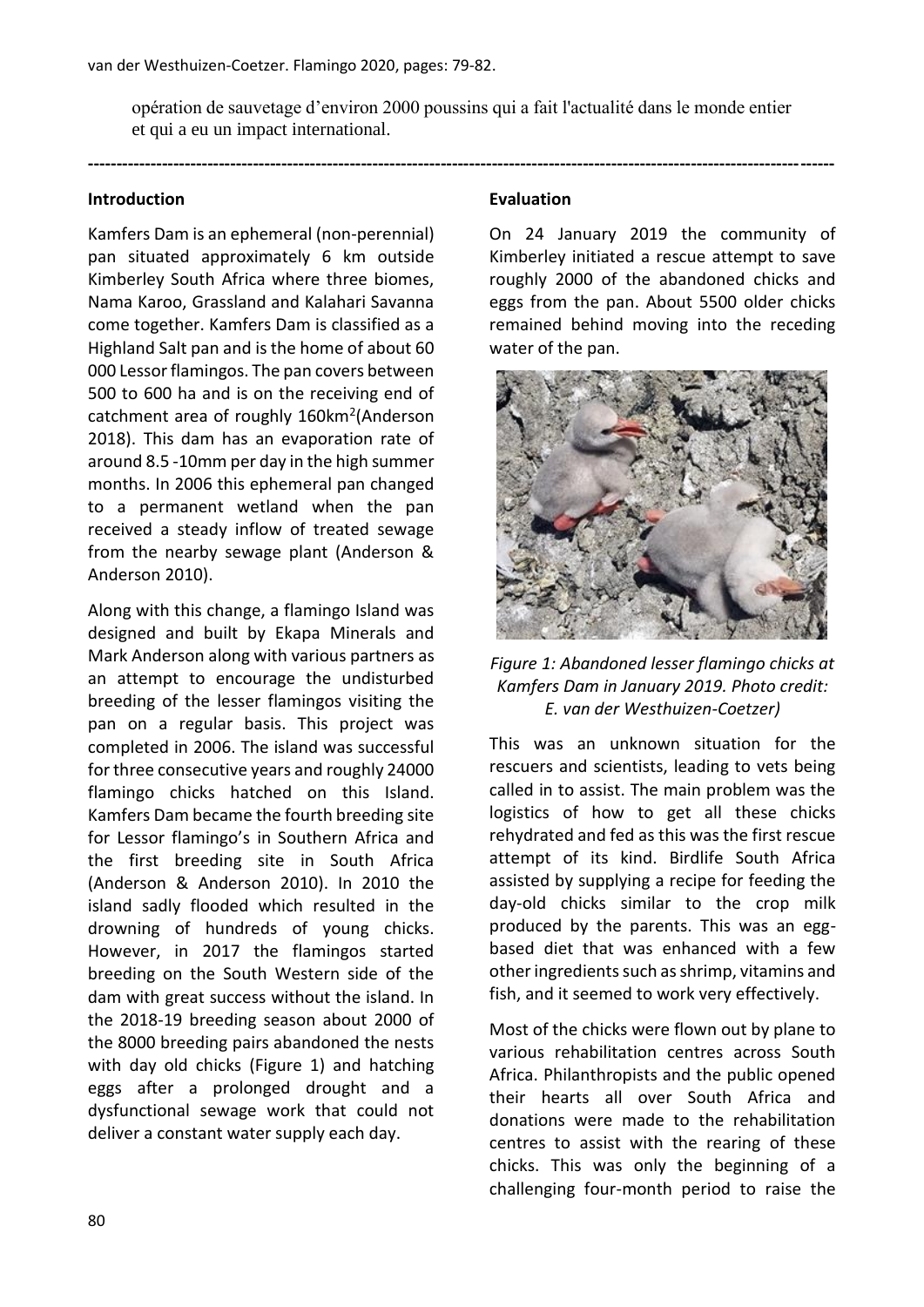chicks to a stage that they can self-sustain. Countless hours of feeding, cleaning of cages, washing of young adults and hours of monitoring was needed to achieve this.

Large numbers of chicks died from simply being too weak to survive the trip or as in one case an outbreak of Avian pox at one of the institutions. Chicks had to be fed every three hours through the night for a duration of between four to eight weeks. After this the birds got fed a special blend called AV + that was dissolved in water. This speciality blend was manufactured with a high content of oil that rubbed off on the bird's feathers during preening. This high oil content influenced the bird's waterproofing, and everyone had to be washed beforehand which allowed time to secrete their natural oils to facilitate waterproofing (especially important before eventual release into the wild). This tremendous task, of caring for all of these chicks properly, was undertaken by the team and with assistance from the experts at SANCOB from Cape Town.

Flamingos were released from May 2019 when they reached the release criteria as set out by the ecologists and vets. A decision between hard release or soft release had to be taken. The choice was made to release the first birds using a hard release approach. This approach seemed logical as a soft release would take weeks to achieve and would mean extra shelter and facilities being built at Kamfers Dam, incurring additional costs. Birds would be monitored if assistance was required after release.

All the birds ready to be released were ringed with a colour and a metal ring. Some birds received a backpack tracker as well (in total about 25 throughout the release process) to monitor their movements throughout Africa (Figure 2). Releases occurred at two specific points at Kamfers Dam. First two releases were on the eastern side of the dam and all other releases on the western side. The western side of the dam is privately owned

land and the chicks could be monitored safely at various times of the day.



*Figure 2: Juvenile lesser flamingo released to Kamfers Dam wearing a radio transmitter. Photo credit: E. van der Westhuizen-Coetzer*

A total of 550 birds were released from May to July 2019. The last two released groups were released in winter and were closely monitored each day for about 6 to 8 weeks to make sure that the harsh Northern Cape winters did not influence the group too much with regards to food availability and inclement weather conditions. As the algae blooms in the dam returned to normal, the group became more independent and slowly integrated with the rest of the 70000 wild birds on the dam.

During the monitoring period several patrols were conducted around the dam to determine mortality of the released birds and to recover rings and capture data as accurately as possible. Mortality was due to various predators such as caracal *(Caracal caracal)*, mongoose species and African fish eagles *(Haliaeetus vocifer)*. Human predation also took place in some areas. Human predation was localised to an area that was managed by the Koi San. The trackers were recovered safely and could be refitted to other birds. Powerline collisions were also a big factor in mortalities. Lesser flamingos tend to travel at night in search of other food resources and then collide with the powerlines. Daily walks along the railway line was also undertaken to